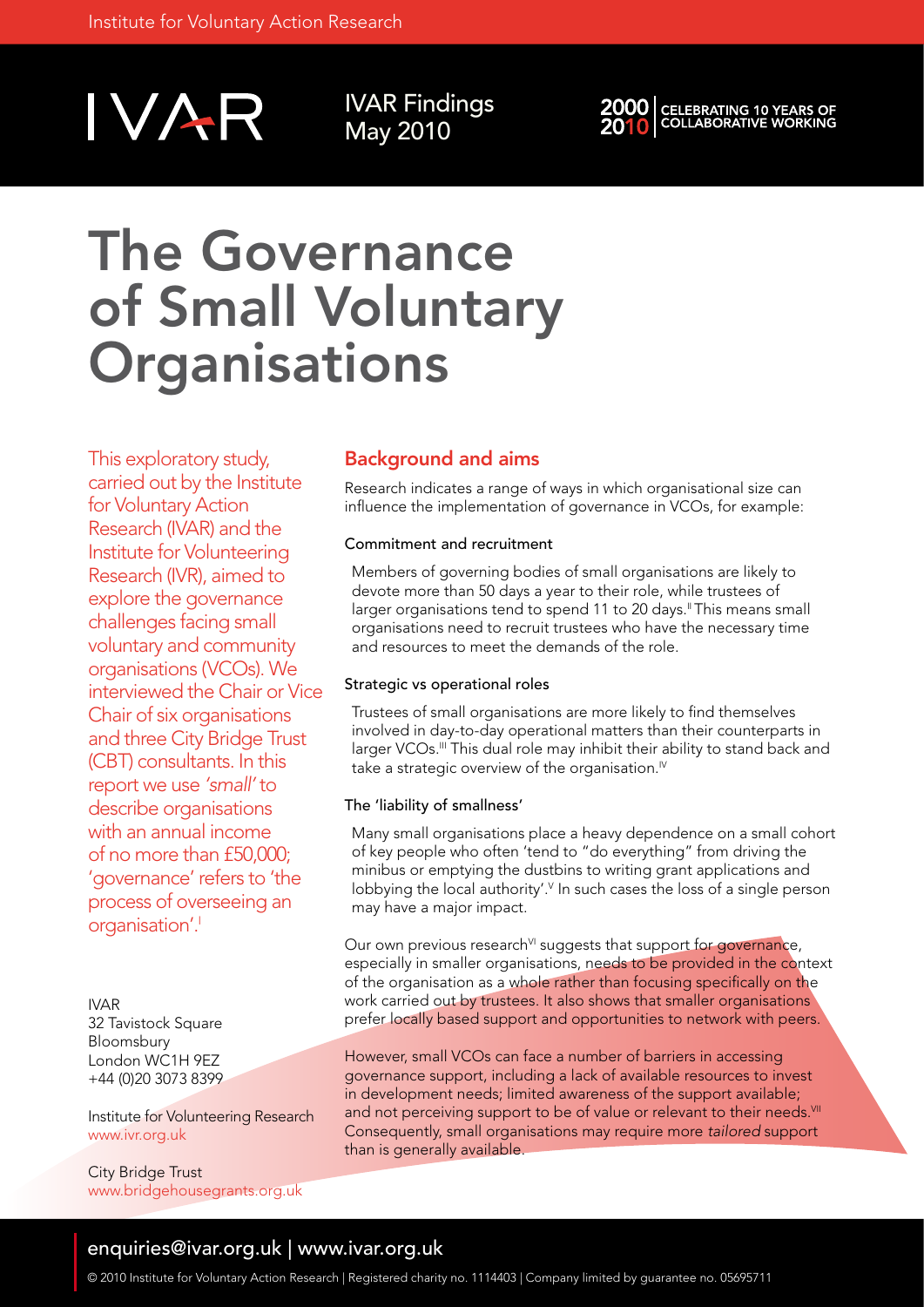# IVAR



The six organisations we spoke to had received funding and capacity building support through the City Bridge Trust's Improving Services for Older People (ISOP) programme. All organisations were based in London and ran a range of social activities. Two of the six had no paid staff, the rest employed part-time staff. The organisations had management committees of between four and fourteen people.

Interviewees were asked about the roles and responsibilities of the governing body, internal organisational relationships, recruiting and retaining trustees, challenges of governance and the support available for governance. CBT consultants were asked about the support they offered, the relationship between the size of organisations and the challenges faced, and their opinion of support for governance in small organisations.

## Key findings

The key findings from our interviews are outlined below, with anonymised quotes presented in italics.

#### Distinctiveness of governance in small organisations

- Governance was not confined to those named as trustees, but dispersed among a wider group of people: '*It's hard to separate it as they're so much part of the group and how it runs.*'
- There were blurred boundaries and close relationships between trustees, members and paid staff: '*If there's no staff, all the problems are traced back to governance because it's only the committee that does things.'*
- Trustees were heavily involved in operational as well as strategic matters and often present at activities, frequently providing more than an oversight role - for example, involved in food preparation or on hand to speak to members: *'People are more familiar with this way of working; they get caught up in the here and now stuff.'*
- Trustees were incredibly passionate about their organisations; they had committed vast amounts of time and energy, both to the organisations and their members.

#### Challenges of governance in small organisations

- Dependence on the commitment of a small number of people (who usually performed multiple roles) meant organisations were vulnerable to loss of key individuals: '*If they ever leave or retire, the whole organisation is thrown into crisis because there's no one left behind that can do it*.'
- Trustee involvement in operational activities made it difficult for organisations to devote attention to planning and finding ways to enhance their sustainability: '*Nobody is thinking about the future or anything very strategic, about development or growth.*'
- Chairs did not consider their way of operating to be problematic; issues that CBT consultants considered to be challenges were not necessarily viewed as such by the organisations themselves. It may be that the informality and flexibility of Chairs and other trustees help contribute to organisations' survival.
- Both Chairs and CBT consultants described recruitment of trustees as difficult. The fact that trustees of small organisations are often required to play a big role in the day-to-day operational activities was seen as a disincentive: '*They don't just turn up four to six times a year and sit and listen to reports, they have to do things.*'

## enquiries@ivar.org.uk | www.ivar.org.uk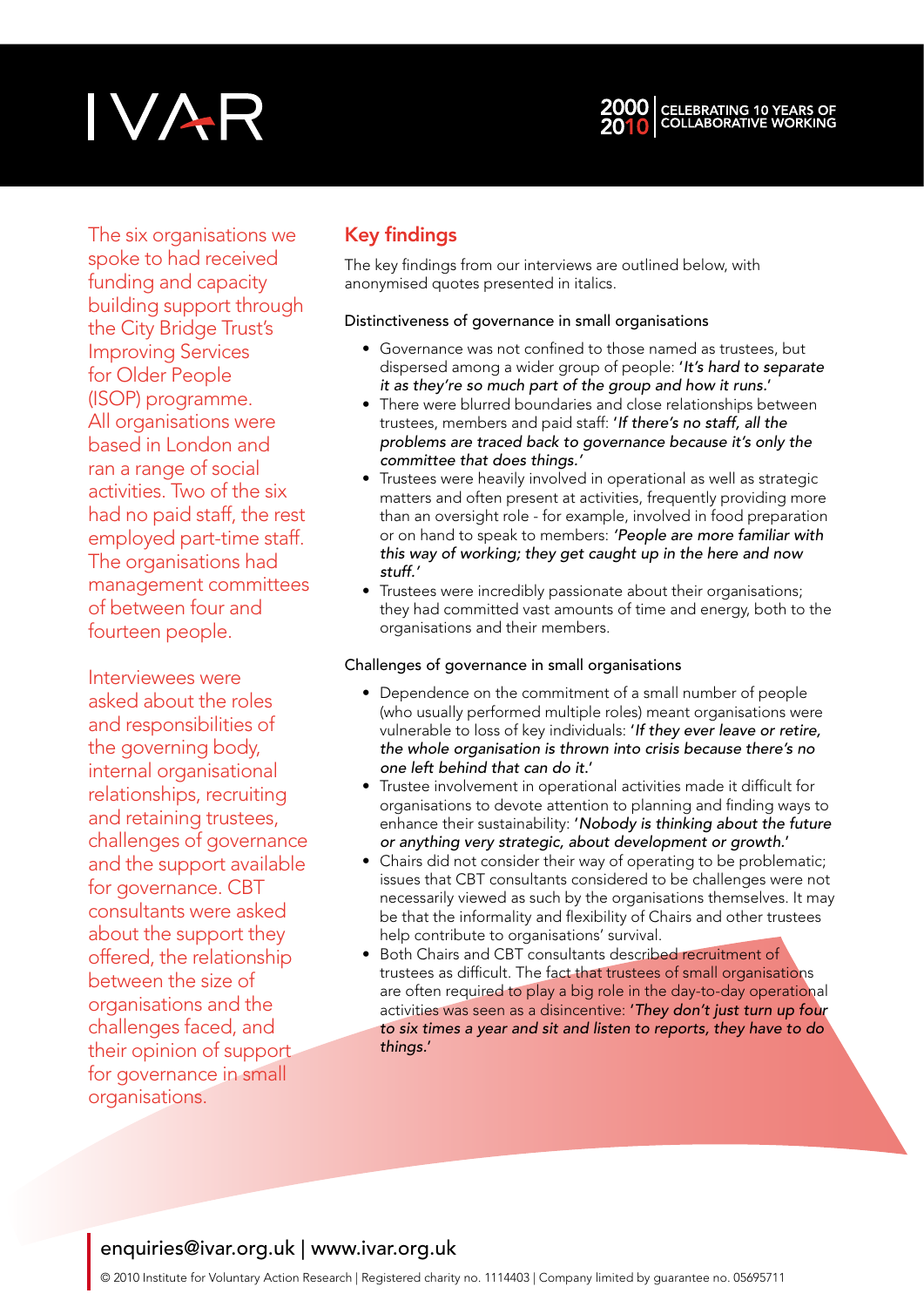## IVAR



Members of governing bodies of small organisations are likely to devote more than 50 days a year to their role, while trustees of larger organisations tend to spend 11 to 20 days. This means small organisations need to recruit trustees who have the necessary time and resources to meet the demands of the role.

#### Support needs for governance in small organisations

- Both Chairs and CBT consultants highlighted the importance of one-to-one support, often provided in short sessions over a period of several months.
- Chairs spoke positively about the support provided by CBT consultants; they welcomed the fact that the support was tailormade to their own circumstances. Consultants had helped organisations to clarify the actions they needed to take and see the way ahead more clearly: '*She helped us quantify the work we're producing; helped us really appreciate what we're doing*.'
- Chairs did not feel that there were major gaps in the support available to them, although they would welcome training to develop their skills in a range of areas such as preparation of funding applications, business planning and ICT training.
- CBT consultants suggested that small organisations are often either unaware of the support available, because of a lack of networking capacity, or do not have the capacity to make use of it: '*When you have staff you can cope, but when you are very small these toolkits are very hard to read and absorb.*'
- It was also suggested that trustees may not recognise their support needs because they are not aware of their responsibilities as trustees: '*Sometimes they're trustees and they don't know it*.'

## Next steps

This exploratory study of the governance challenges facing small organisations has highlighted their potential vulnerability to loss of key people or funding sources and underlined the importance of flexible and bespoke support. It has also revealed small organisations' ability to survive and to provide valuable services in a difficult and competitive operating environment.

Further research in this area might usefully explore the factors that enable this kind of resilience and the relationship between governance and organisational effectiveness. In considering a future study it might be useful to broaden the range of organisations covered, for example: operating in different fields of work or with different user groups; with a member of paid staff in a management role or with different board sizes.

## enquiries@ivar.org.uk | www.ivar.org.uk